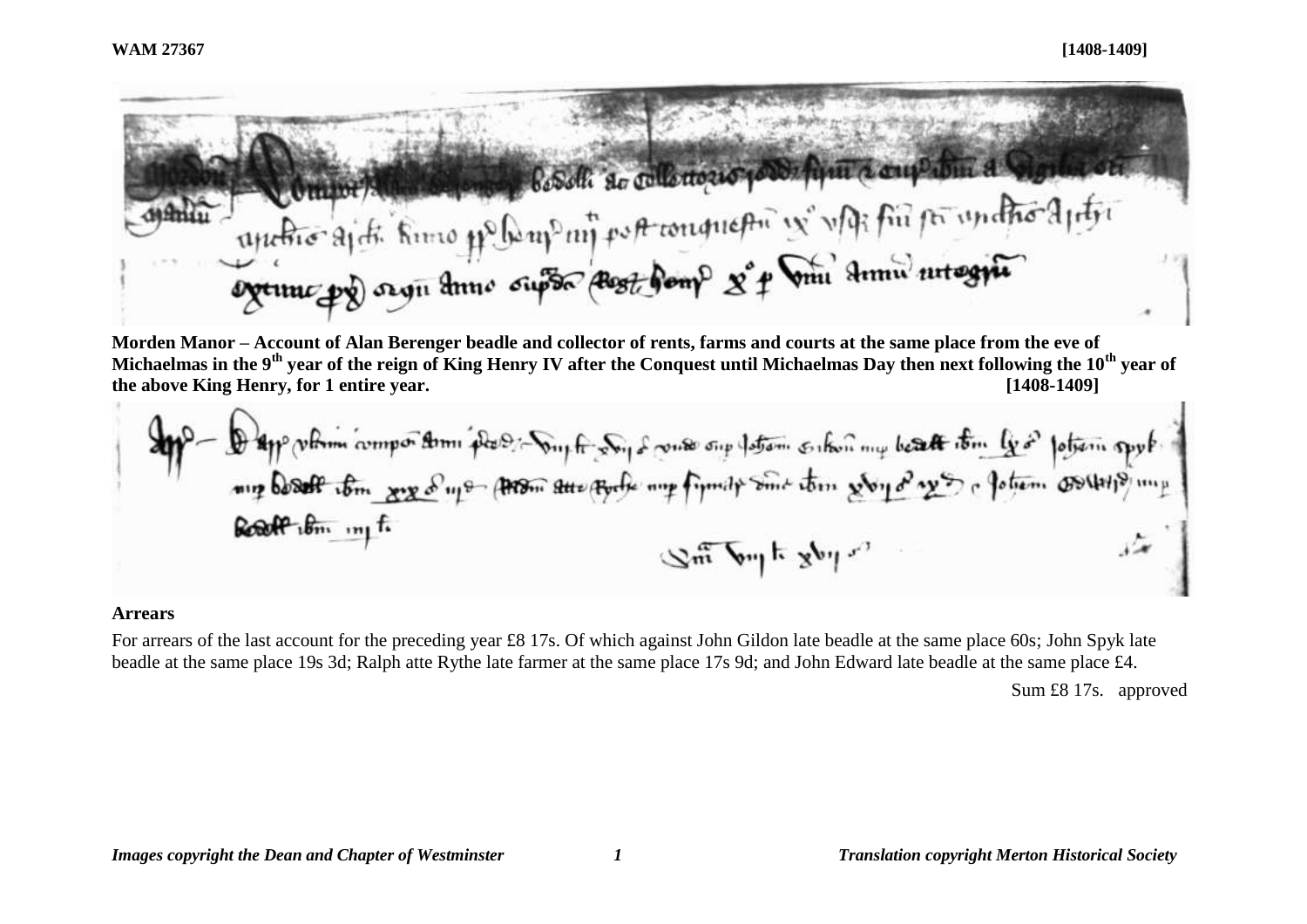#### **WAM 27367 [1408-1409]**

**ost & posts, soo tom two po-** and to Dralligo cupum to ounter this zby  $\frac{1}{2}$  $\sqrt{2}m$  $\mathcal{S}$   $\mathcal{S}$   $\cdots$   $\mathcal{A}$   $\mathcal{S}$   $\mathcal{S}$   $\mathcal{S}$   $\mathcal{N}$  $28 - 1$ Ø with the Ho Pate no Julie Same washing word waspeling to om Sir time 58 Quette objection as exercise that O jos With objective as entitled that<br>I now per to the one of the model of our operator of quality part row was very look of and a good  $1 + s$ 

### **Rents of assize**

| For rent of assize at the same place for the Michaelmas term                                                                                                   | 22s 11d.               |                                       |
|----------------------------------------------------------------------------------------------------------------------------------------------------------------|------------------------|---------------------------------------|
| From tallage of customary tenants at the same term                                                                                                             | 5s 0d.                 |                                       |
| For rent at the same place for the Christmas term                                                                                                              | $18s\,0\frac{1}{2}d$ . |                                       |
| For rent at the same place for the Easter term                                                                                                                 | $18s0\frac{1}{2}d$ .   |                                       |
| For rent at the same place for the term of the Nativity of John the Baptist                                                                                    | $18s0\frac{1}{2}d$ .   |                                       |
| For a certain rent called medselver at the same term                                                                                                           | 2s 8d.                 |                                       |
| For rent of William Thorne at the same term                                                                                                                    | $1d$ .                 |                                       |
| And new rent of Robert Overeslee vicar of Morden for a certain parcel of a tenement called Wylot' leased to him and his heirs, this year 1 <sup>st</sup> , for |                        |                                       |
| the year                                                                                                                                                       | 2d.                    | Sum £4 4s $11\frac{1}{2}d$ . approved |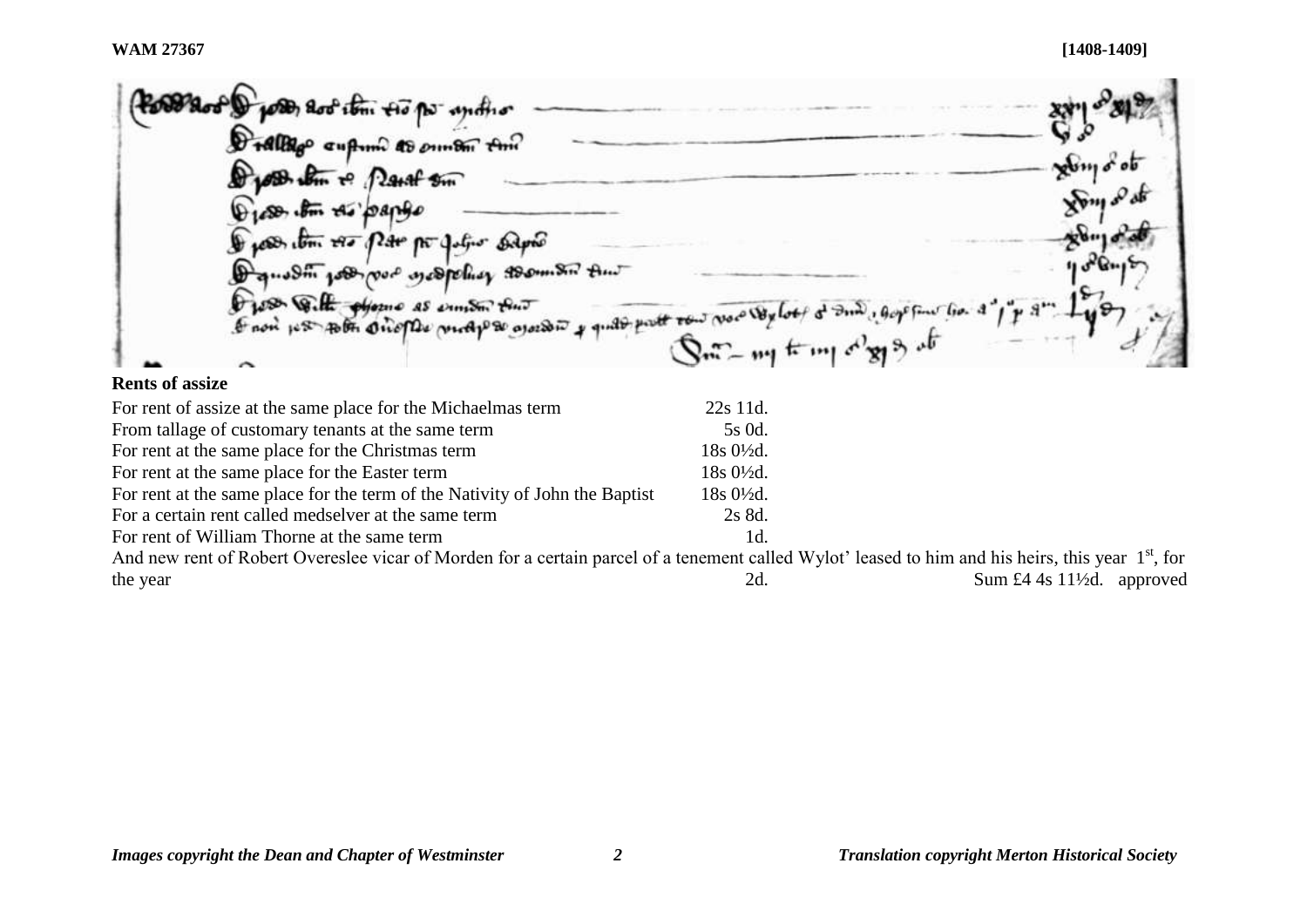gafiors with your p) South and of golfo South Alano Sopong p ging of sime - pt to sp a pro- as dep of dfton Sumff fals Etilly became my t is burghilopop gofio Dilojo Quigo. estano chop fino pamin' ingre 88 days of a given factor to consequent a 88 days of give being sure (Byorde 1000 Jorges Suit Jake arre as  $x_{1}$  and  $y_{2}$  be  $x_{1}$  of  $y_{2}$  and  $y_{3}$ Off x day of site of the objects suit alie Andapp ami supt y day of gives the the pole and the due type y time my + x day of gues from the Books Sul for subjects & sum my + Fig. over grien polico ffleffig cy ago openience adhothymo propport y amin  $2m - \mu s_0$  by  $\gamma$ 

# **Farms**

l

From farm of 30 acres land formerly John de Marreys afterwards William atte Cherch <sup>late</sup> leased to Alan Berenger for 13s 4d per year, leased this year 5s and no more because the greater part of his land remains in the lord's hands for lack of hire. .

From farm of 20 acres land formerly Simon son of Adam Est [sic] and 1 tenement and ½ acre land formerly Walter Atte Wode late leased to Simon Lightfoot and Thomas Gaston, leased to John Bailly this year 4 terms 12s.

From farm of 20 acres land formerly Hugh Huberd afterwards John Huberd leased to John Edward and his heirs per year 4 terms 12s.

From farm of 20 acres land formerly John le Godessone and 20 acres land formerly Henry atte Rythe called Jocyes leased to John atte Rythe for a term of 10 years, this year  $9<sup>th</sup>$ , per year 4 terms 14s.

From farm of 10 acres land formerly Thomas atte Cherche leased to Alice Fouler' per year 4 terms 5s.

From farm of 10 acres land formerly Alice atte Rythe leased to Ralph atte Rythe per year 4 terms 5s.

From farm of 10 acres land formerly Henry atte Rythe leased to John Andrew per year 4 terms 5s 6d.

From farm of 2 cottages formerly John Flessh and 1 acre demesne land leased to Baldewyne Popsent per year 4 terms 20d.

From farm of 1 toft parcel of the Rectory leased to Simon Lightfoot and Joan his wife for a term of 20 years, this year 1<sup>st</sup>, per year 6d.

Sum 60s 8d. approved

*<sup>\*</sup> ie no one willing to lease it – Dr M Page – October 2006*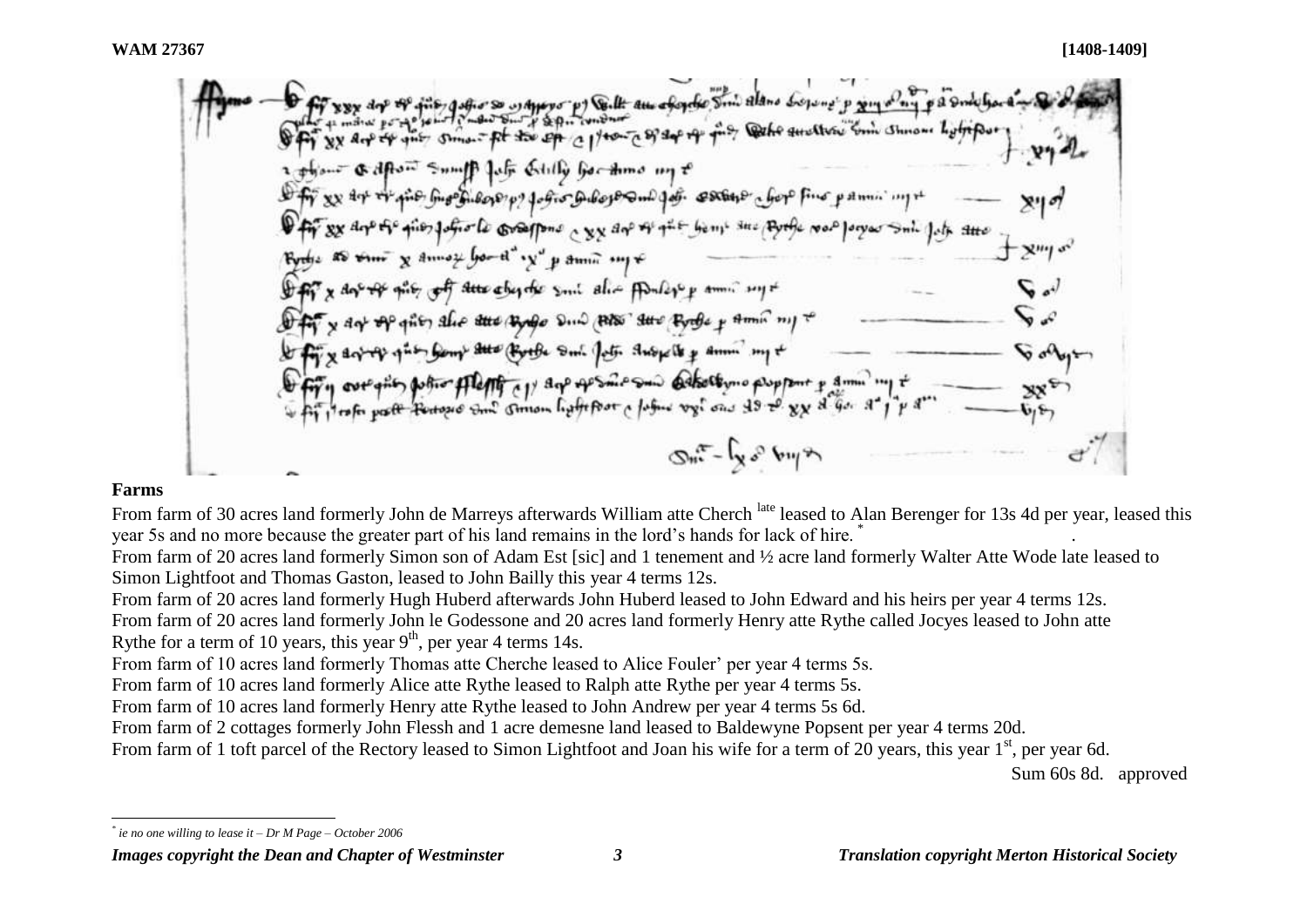**WAM 27367 [1408-1409]**



# **Farm of the demesne with sale of corn**

For farm of the demesne of the manor, with corn and livestock as overleaf and customary services, leased at farm as overleaf nothing here in cash because they answer in corn as appears overleaf. For 6 quarters oats sold to the farmers themselves 22s, price of a quarter 3s 8d. Sum 22s.

# **Rent in kind [***redditus mobilis***]**

For 4 capons of 'head-penny'/chevage sold 16d, price per head 4d. For 4 cocks and 6 hens of rent sold 20d, price per head 2d. For 5½ hurdles for the fold sold 11d, price of each 2d. Sum 3s 11d. approved

## **Profits of court**

For 1 general Court held at the same place the Monday next after the feast of All Saints 3s 7d. For 1 Court with View held at the same place the Wednesday in the feast of the apostles Philip and James. 16s 10d. Sum 20s 5d. approved  $\sum_{i=1}^{\infty}$  to jee or **Sum total of receipts with arrears £18 8s 11½d. approved** papler of the april Citanship

# **Rents Resolute**

In rent resolute of Thomas Kynewardeslee for land at Gildonehelde for the year, 4 terms, 4s. Sum 4s. approved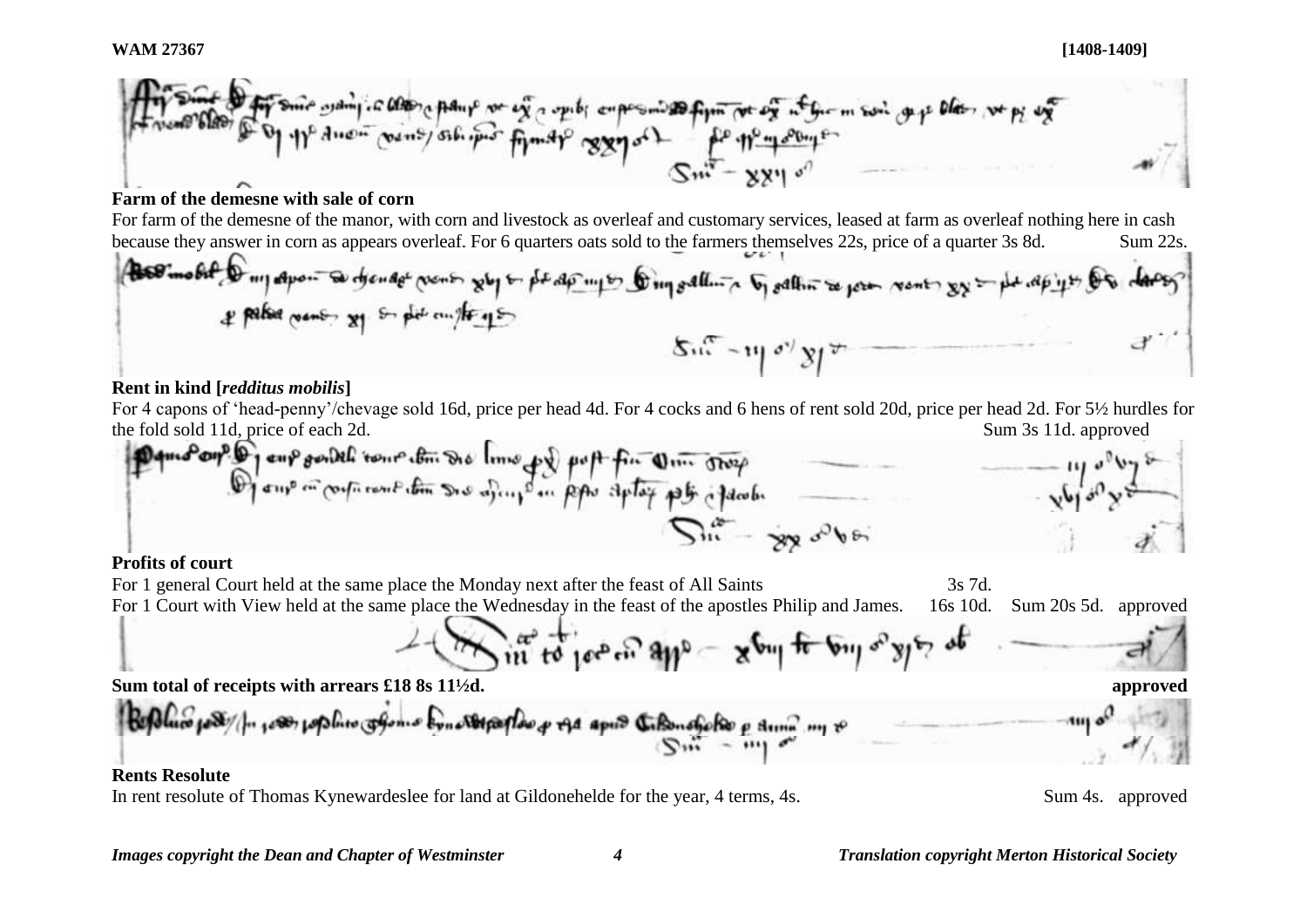The day' post-book y so porpo the dups spling on y dimension to y of the vallage as for possibles y so the fight supplier so pa par propos- copie por qu'appares xxx aux est que jour sanger p) Coule aux abordes a cui au Durato figure of promising as they vallage as par par ast Sport of the woopelines as for pas por fation bapted you for sep- pour ou der es qu'il annon pl se up/ xx ap de por finbare py pet Gubeps/ xx der es qu'il qui le courponner XX dit of this fromp and agrege your forges of individual film of a any to say of quote row up after will does es dit of this biens and again to pay in the secretary as for part portof capito support protection of the sepond 15 for the of glugs of quote rent maps of the species as for fund and of gives from and any se contact and the poor x are the guis an aux studies x act of your star and copyright as finite as the prototy protection up of or Org sjederling, as fin par projetor dapes Systematican is of separation y average pis With Hilaffy or en are specifical as for pour per person capito specifique en post para la proprese que la secretaria de instrument age fulme early it game and to he also open to see from love and contained to man some surface and to get a get  $\mathbb{S}^m$  - we object that

# **Allowances and rent defaults**

In rent allowance to the beadle for <sup>1</sup>/<sub>2</sub> virgate because of his office per year 4 terms 2s. And for tallage at Michaelmas 2<sup>1</sup>/<sub>8</sub>d. And for medselver at the Nativity of St John Baptist 1d. In rent default for 30 acres land formerly John Marreys afterwards William atte Cherch because in the lord's hands and at farm above for the year 3s. And for tallage at Michaelmas 6<sup>3</sup>/<sub>8</sub>d. And for medselver at the Nativity of St John Baptist 2d. In rent default for 20 acres land formerly Simon son of Adam Est, 20 acres land formerly Hugh Huberd afterwards John Huberd, 20 acres land formerly John le Godessone and 20 acres land formerly Henry atte Rythe called Jocyes because in the lord's hands and at farm above for the year 4 terms 8s, for each tenement 2s. And for tallage at Michaelmas 17d, for each tenement 4¼d. And for medselver at the Nativity of St John Baptist 8d, for each tenement 2d. In rent default for 10 acres land formerly Thomas atte Cherche, 10 acres land formerly Alice atte Rythe and 10 acres land formerly Henry atte Rythe because in the lord's hands and at farm above for the year 4 terms 3s, for each tenement 12d. And for tallage at Michaelmas 7¼d, for each tenement 2¾d. And for medselver at the Nativity of St John Baptist 6d, for each tenement 2d. In rent default for 2 cottages formerly William Flessh because in the lord's hands and at farm above for the year 4 terms 2½d. In rent default for 1 tenement and ½ acre land formerly Walter atte Wode because in the lord's hands and at farm above for the year 4 terms 1½d. In rent default for 1 tenement called Wylot' because in the lord's hands and part newly leased for the year  $\frac{1}{2}d$ . Sum 20s 6<sup>1</sup>/<sub>8</sub>d. approved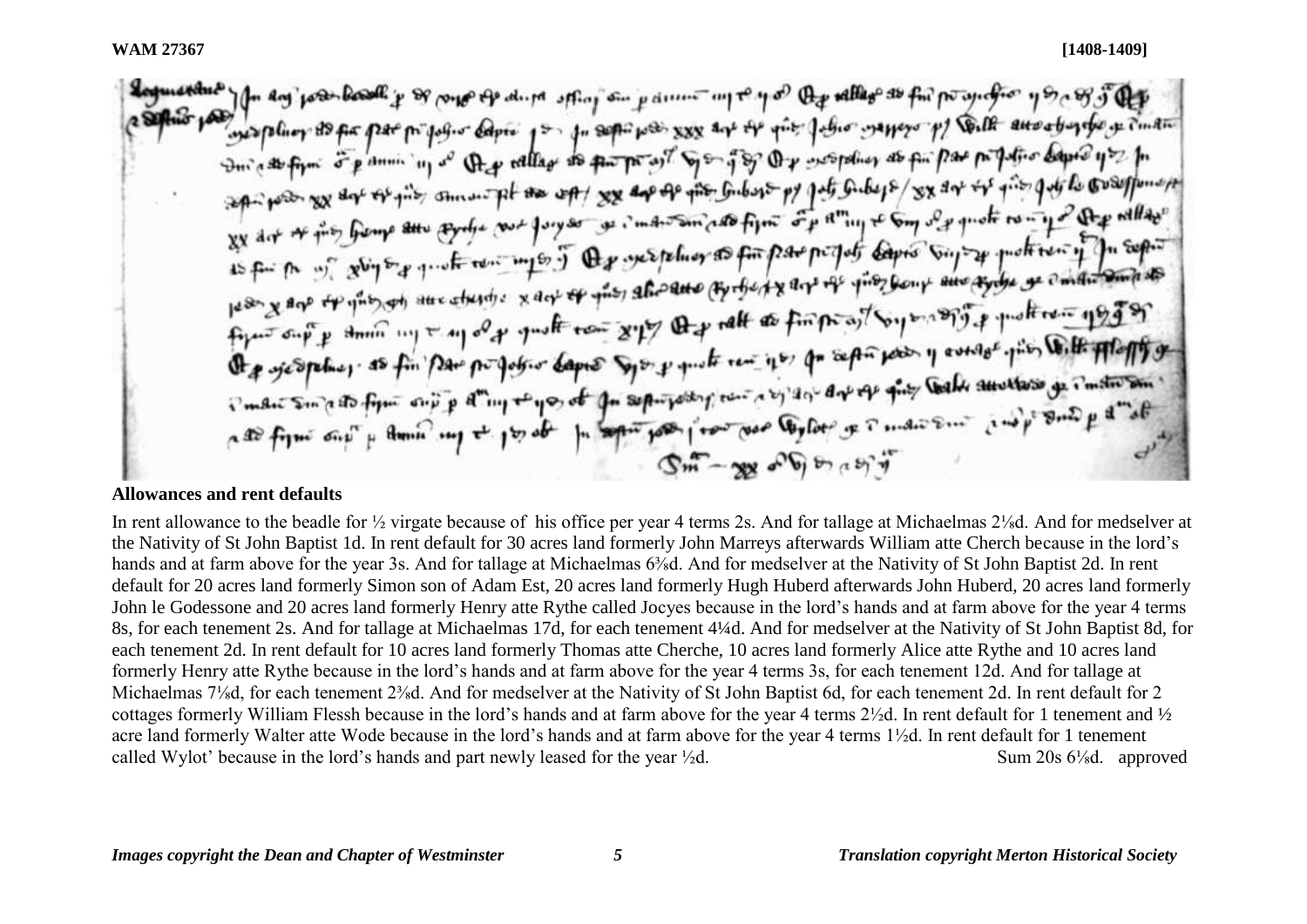

## **Petty expenses**

In 1 garden, parcel of Wylot' tenement, in the lord's hand being enclosed by order of the bailiff 23d. Sum 23d. approved.

$$
\frac{\mathbf{E}\mathbf{g}\rho^{\frac{1}{\alpha}}\mathbf{\hat{s}}^{\frac{1}{\alpha}}\mathbf{h}}{\mathbf{g}^{\frac{1}{\alpha}}\mathbf{g}\rho^{\frac{1}{\alpha}}\mathbf{h}\rho^{\frac{1}{\alpha}}\mathbf{g}\rho^{\frac{1}{\alpha}}\mathbf{g}\rho^{\frac{1}{\alpha}}\mathbf{g}\rho^{\frac{1}{\alpha}}\mathbf{g}\rho^{\frac{1}{\alpha}}\mathbf{g}\rho^{\frac{1}{\alpha}}\mathbf{g}\rho^{\frac{1}{\alpha}}\mathbf{g}\rho^{\frac{1}{\alpha}}\mathbf{g}\rho^{\frac{1}{\alpha}}\mathbf{g}\rho^{\frac{1}{\alpha}}\mathbf{g}\rho^{\frac{1}{\alpha}}\mathbf{g}\rho^{\frac{1}{\alpha}}\mathbf{g}\rho^{\frac{1}{\alpha}}\mathbf{g}\rho^{\frac{1}{\alpha}}\mathbf{g}\rho^{\frac{1}{\alpha}}\mathbf{g}\rho^{\frac{1}{\alpha}}\mathbf{g}\rho^{\frac{1}{\alpha}}\mathbf{g}\rho^{\frac{1}{\alpha}}\mathbf{g}\rho^{\frac{1}{\alpha}}\mathbf{g}\rho^{\frac{1}{\alpha}}\mathbf{g}\rho^{\frac{1}{\alpha}}\mathbf{g}\rho^{\frac{1}{\alpha}}\mathbf{g}\rho^{\frac{1}{\alpha}}\mathbf{g}\rho^{\frac{1}{\alpha}}\mathbf{g}\rho^{\frac{1}{\alpha}}\mathbf{g}\rho^{\frac{1}{\alpha}}\mathbf{g}\rho^{\frac{1}{\alpha}}\mathbf{g}\rho^{\frac{1}{\alpha}}\mathbf{g}\rho^{\frac{1}{\alpha}}\mathbf{g}\rho^{\frac{1}{\alpha}}\mathbf{g}\rho^{\frac{1}{\alpha}}\mathbf{g}\rho^{\frac{1}{\alpha}}\mathbf{g}\rho^{\frac{1}{\alpha}}\mathbf{g}\rho^{\frac{1}{\alpha}}\mathbf{g}\rho^{\frac{1}{\alpha}}\mathbf{g}\rho^{\frac{1}{\alpha}}\mathbf{g}\rho^{\frac{1}{\alpha}}\mathbf{g}\rho^{\frac{1}{\alpha}}\mathbf{g}\rho^{\frac{1}{\alpha}}\mathbf{g}\rho^{\frac{1}{\alpha}}\mathbf{g}\rho^{\frac{1}{\alpha}}\mathbf{g}\rho^{\frac{1}{\alpha}}\mathbf{g}\rho^{\frac{1
$$

# **Expenses of the Bailiff and others**

In expenses of brother William Sonewell bailiff of Westminster and others with him coming to the same place nothing here because by farmer. And in expenses of the clerk making the account with parchment bought 12d. Sum 12d. approved

**0 0 with** 
$$
-\frac{1}{2}i\frac{1}{2}i\frac{1}{2}i\frac{1}{2}i\frac{1}{2}i\frac{1}{2}i\frac{1}{2}i\frac{1}{2}i\frac{1}{2}i\frac{1}{2}i\frac{1}{2}i\frac{1}{2}i\frac{1}{2}i\frac{1}{2}i\frac{1}{2}i\frac{1}{2}i\frac{1}{2}i\frac{1}{2}i\frac{1}{2}i\frac{1}{2}i\frac{1}{2}i\frac{1}{2}i\frac{1}{2}i\frac{1}{2}i\frac{1}{2}i\frac{1}{2}i\frac{1}{2}i\frac{1}{2}i\frac{1}{2}i\frac{1}{2}i\frac{1}{2}i\frac{1}{2}i\frac{1}{2}i\frac{1}{2}i\frac{1}{2}i\frac{1}{2}i\frac{1}{2}i\frac{1}{2}i\frac{1}{2}i\frac{1}{2}i\frac{1}{2}i\frac{1}{2}i\frac{1}{2}i\frac{1}{2}i\frac{1}{2}i\frac{1}{2}i\frac{1}{2}i\frac{1}{2}i\frac{1}{2}i\frac{1}{2}i\frac{1}{2}i\frac{1}{2}i\frac{1}{2}i\frac{1}{2}i\frac{1}{2}i\frac{1}{2}i\frac{1}{2}i\frac{1}{2}i\frac{1}{2}i\frac{1}{2}i\frac{1}{2}i\frac{1}{2}i\frac{1}{2}i\frac{1}{2}i\frac{1}{2}i\frac{1}{2}i\frac{1}{2}i\frac{1}{2}i\frac{1}{2}i\frac{1}{2}i\frac{1}{2}i\frac{1}{2}i\frac{1}{2}i\frac{1}{2}i\frac{1}{2}i\frac{1}{2}i\frac{1}{2}i\frac{1}{2}i\frac{1}{2}i\frac{1}{2}i\frac{1}{2}i\frac{1}{2}i\frac{1}{2}i\frac{1}{2}i\frac{1}{2}i\frac{1}{2}i\frac{1}{2}i\frac{1}{2}i\frac{1}{2}i\frac{1}{2}i\frac{1}{2}i\frac{1}{2}i\frac{1}{2
$$

# **Cash Deliveries**

Delivered to brother Roger Cretton bailiff of Westminster for various issues [*div's' ex'*] by 1 tally, £4 18s 10d. Sum £4 18s 10d. approved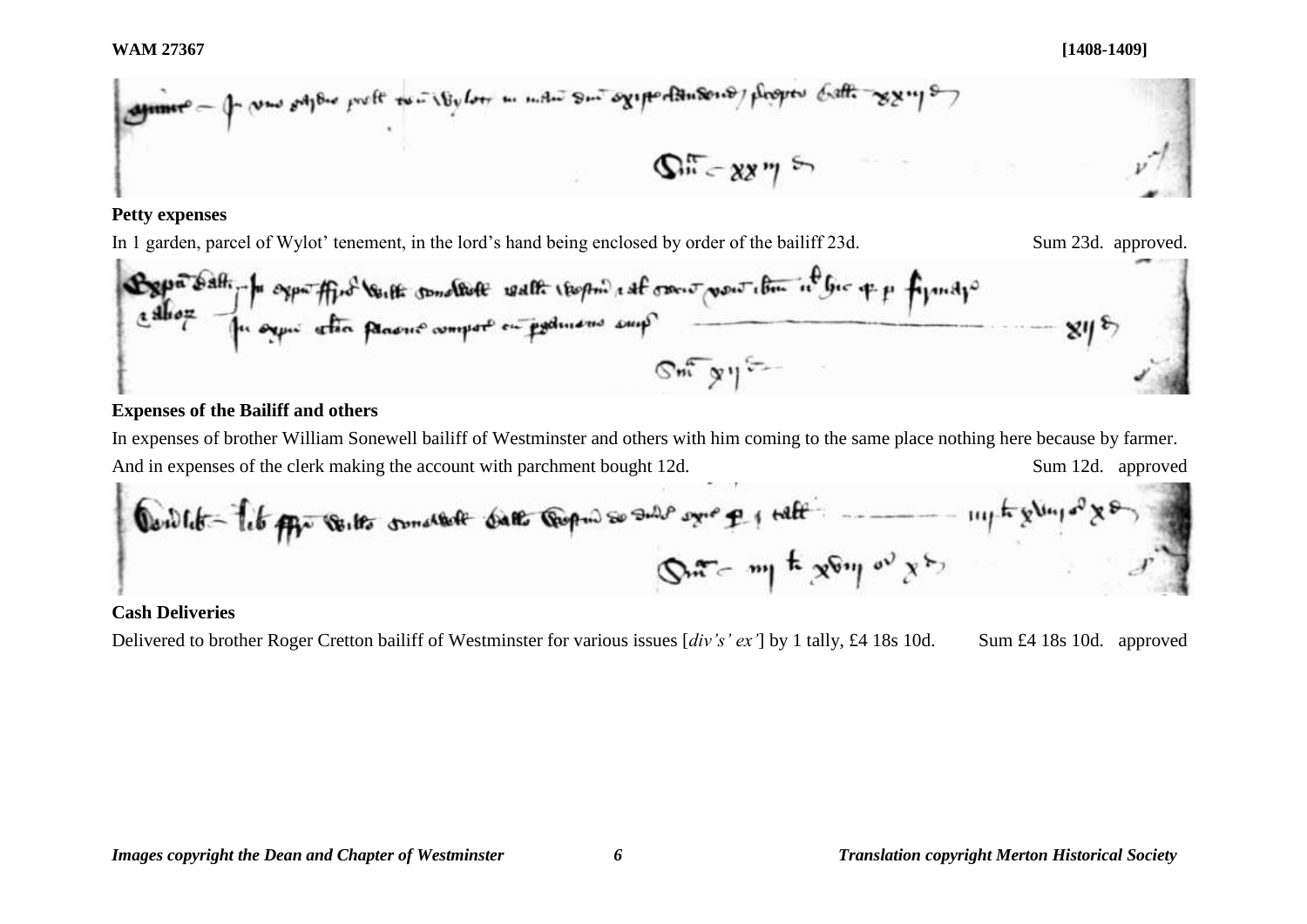Sur our experts lite by to be polyte a wife the set xil to set todo general patient spot of the first of the factor of the first spot by the RESPIRE Judger spy & life Affection Sunature control or Sabone Ash Add Sig comp  $30.5$  fit  $\frac{1}{2}$   $\frac{1}{2}$   $\frac{1}{2}$   $\frac{1}{2}$   $\frac{1}{2}$   $\frac{1}{2}$   $\frac{1}{2}$   $\frac{1}{2}$   $\frac{1}{2}$   $\frac{1}{2}$   $\frac{1}{2}$   $\frac{1}{2}$   $\frac{1}{2}$   $\frac{1}{2}$   $\frac{1}{2}$   $\frac{1}{2}$   $\frac{1}{2}$   $\frac{1}{2}$   $\frac{1}{2}$   $\frac{1}{2}$   $\frac{1}{2}$   $\frac{1}{2}$  extensions (bylija supposed postes

#### **Sum of all expenses and deliveries £6 6s 3**⅛**d.** And he owes £12 2s 8⅜d.

**Cash deliveries** Of which allowed to the same 113s 4d which John Gildon <sup>20s</sup> late beadle, John Spyk <sup>13s 4d</sup> late beadle and John Edward <sup>£4</sup> late beadle at the same place delivered to brother Roger Cretton late bailiff of Westminster by 1 tally. And so he still owes £6 9s 4⅜d. And afterwards allowed to the same 9s 10d which John Spyk delivered to brother William Sonewell bailiff of Westminster by 1 tally at the audit. And so he still owes 119s 6<sup>3</sup>/<sub>8</sub>d. Which arrears, however, will be charged in the following account.

*Quietus* And so he is quit in respect of this.

| Of which against | {John Gildone late beadle at the same place over and above 20s delivered this year. |               |
|------------------|-------------------------------------------------------------------------------------|---------------|
|                  | {John Spyk late beadle over and above 13s 4d delivered this year.                   | 5s 11d.       |
|                  | {Ralph atte Rythe late farmer at the same place.                                    | 17s 9d.       |
|                  | {Alan Berenger now beadle with 14s for farm of John atte Rythe.                     | 55s $10\%$ d. |

**Value this year £10 7s 6¼d.[?]**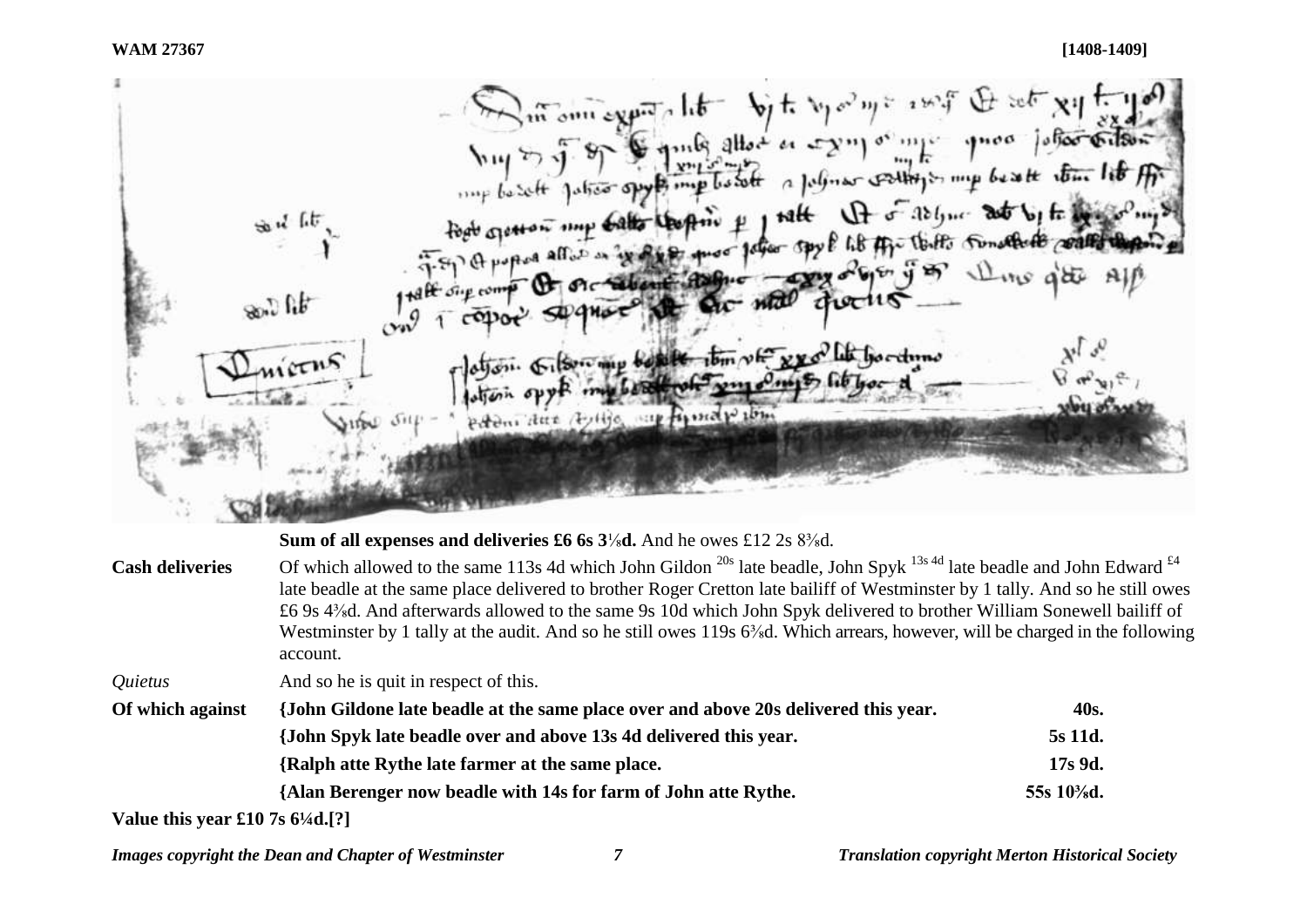# **DORSE.**  Diene sy of DAFS was wanty sind for spot c Ditto and for a somew sy amove to an of stappe Soft and the stappe o<br>Soft of met to come as soon up up? A milion of who find the or on 's p on one plan figures  $-55 - 88 - 19 - 96 - 9$ fuse at the got support open thousand the popular of the state of the state of the . . Martin  $S_{\text{max}} = \frac{1}{2} \eta^{\text{p}} \eta^{\text{p}} \eta^{\text{p}} \eta^{\text{p}} \eta^{\text{p}} \eta^{\text{p}} \eta^{\text{p}} \eta^{\text{p}} \eta^{\text{p}} \eta^{\text{p}} \eta^{\text{p}} \eta^{\text{p}} \eta^{\text{p}} \eta^{\text{p}} \eta^{\text{p}} \eta^{\text{p}} \eta^{\text{p}} \eta^{\text{p}} \eta^{\text{p}} \eta^{\text{p}} \eta^{\text{p}} \eta^{\text{p}} \eta^{\text{p}} \eta^{\text{p}} \eta^{\text{p}} \eta^{\text$

**Wheat** note Of the remaining, 12 quarters. For farm of the demesne of the manor leased to John Spyk and William Mulseye for a term of 12 years, this year the 3<sup>rd</sup>, 11 quarters, the eighth bushel heaped. For heaped measure for the same 2 bushels 3 pecks. And note that they did not pay farm for the first year of their term because by their agreement they pay farm for the said 1<sup>st</sup> year in the year next coming after the end of their term is complete. Sum 23 quarters 2 bushels 3 pecks.

> Of which delivered to brother John Burwell keeper of the granary at Westminster by 1 tally 11 quarters, the eighth bushel heaped. Given for heaped measure for the same 2 bushels 3 pecks. Sum 11 quarters 2 bushels 3 pecks. And there remain 12 quarters wheat, the eighth bushel heaped, in the hands of William Mulseye farmer of the demesne at the same place, the eighth bushel heaped. approved

**Peas** Of the remaining, 8 quarters. Sum 8 quarters. And there remain 8 quarters peas by the aforesaid measure in the hands of the aforesaid farmer. approved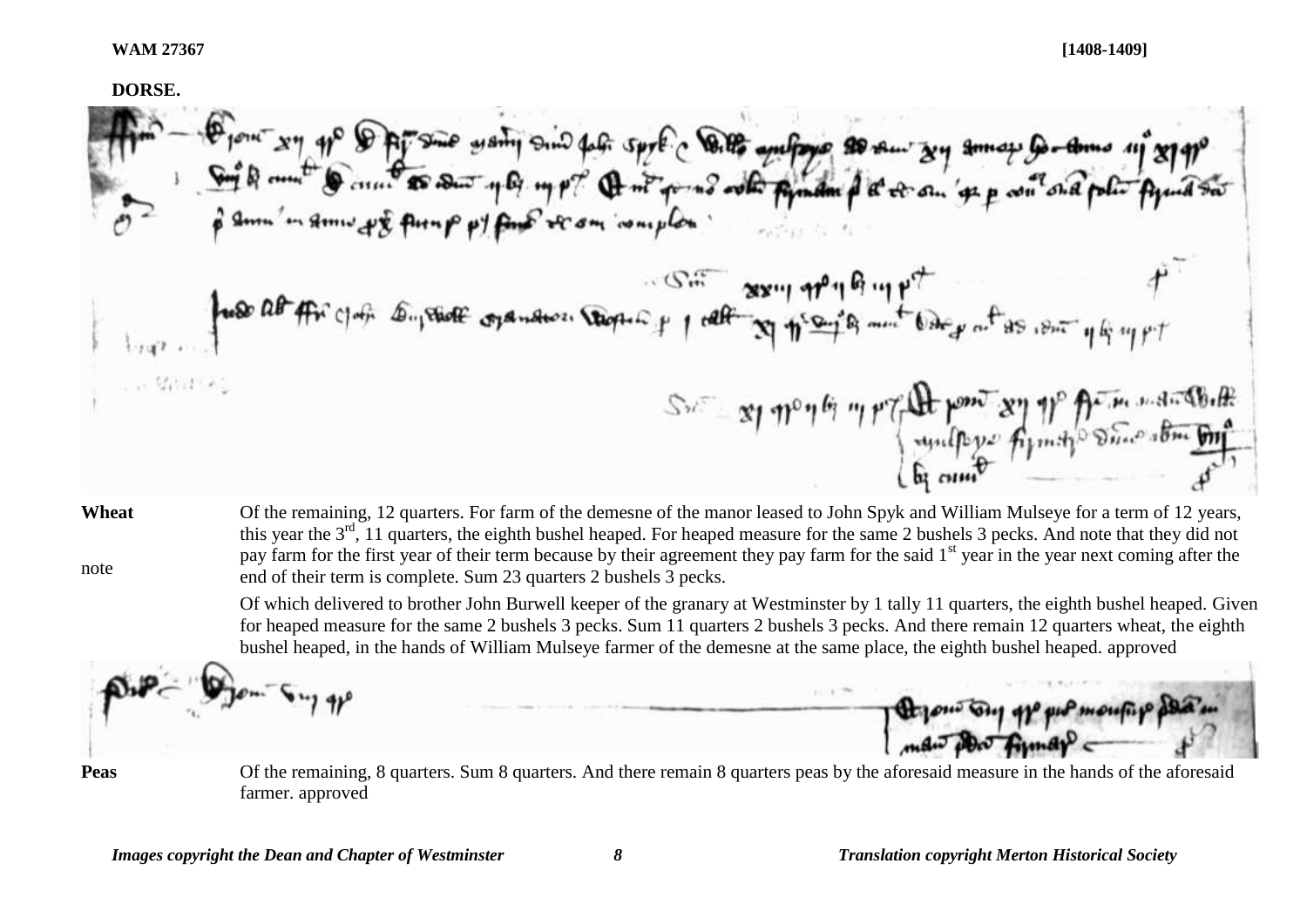son Type Defisions wain someth for the place were out market for so the fact Q nº your outer fymo I so an as poor one poli finalso  $S_{m} = \frac{1}{2} \frac{1}{2} \left[ \frac{1}{2} \frac{1}{2} \frac{1}{2} \frac{1}{2} \frac{1}{2} \frac{1}{2} \frac{1}{2} \frac{1}{2} \frac{1}{2} \frac{1}{2} \frac{1}{2} \frac{1}{2} \frac{1}{2} \frac{1}{2} \frac{1}{2} \frac{1}{2} \frac{1}{2} \frac{1}{2} \frac{1}{2} \frac{1}{2} \frac{1}{2} \frac{1}{2} \frac{1}{2} \frac{1}{2} \frac{1}{2} \frac{1}{2} \frac{1}{2} \frac{1}{2} \frac$ Contra mount & computer of the most power on other of the other Son exp month of the Content of the last descending Of the remaining, 18 quarters. For farm of the demesne of the manor leased to the aforesaid farmer as appears above under the heading **Barley**

note

Wheat 11 quarters, the eighth bushel heaped. For heaped measure for the same 2 bushels 3 pecks. And note that they did not pay farm for the first year of their term because by their agreement they pay farm for the said 1<sup>st</sup> year in the year next coming [*futur'*] after the end of their term is complete. Sum 29 quarters 2 bushels 3 pecks. approved.

Of which delivered to John Beche *serviens* of Battersea for making malt without tally 11 quarters. Given for heaped measure for the same 2 bushels 3 pecks. Sum 11 quarters 2 bushels 3 pecks. And there remain 18 quarters barley by the aforesaid measure in the hands of the aforesaid farmer. approved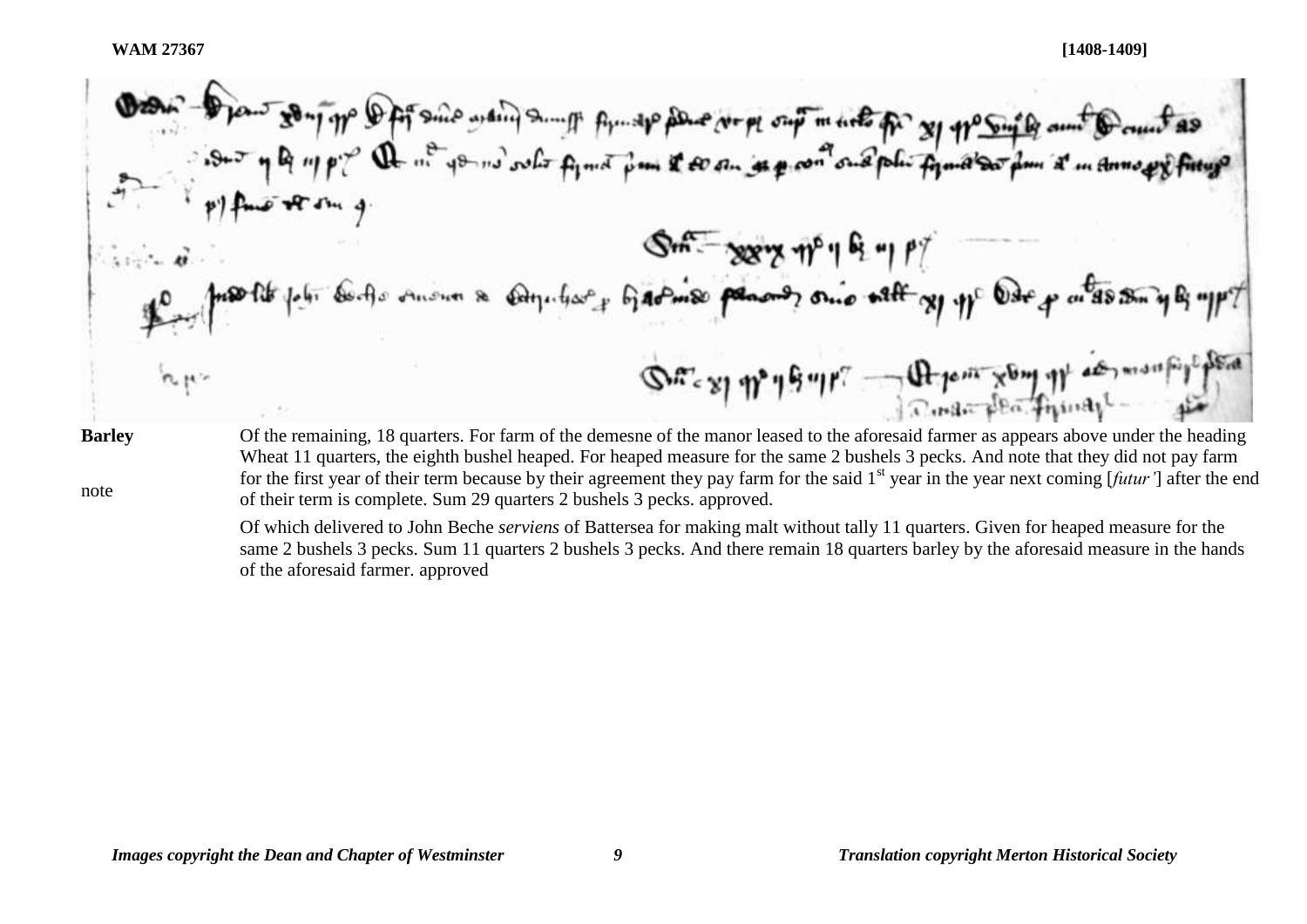**Oats**

note

Of the remaining, 25 quarters. For farm of the demesne of the manor leased to the abovesaid farmers as appears above 6 quarters, the eighth bushel heaped. For heaped measure for the same 1½ bushels. And note that they did not pay farm for the first year of their term because by their agreement they pay farm for the said 1<sup>st</sup> year in the next year coming [*futur'*] after the end of their term is complete. Sum 31 quarters 1½ bushels. approved.

Of which in sale as within to the farmers themselves 6 quarters. Given for heaped measure for the same 1½ bushels. Sum 6 quarters 1½ bushels. And there remain 25 quarters oats by the aforesaid measure in the hands of the aforesaid farmer. approved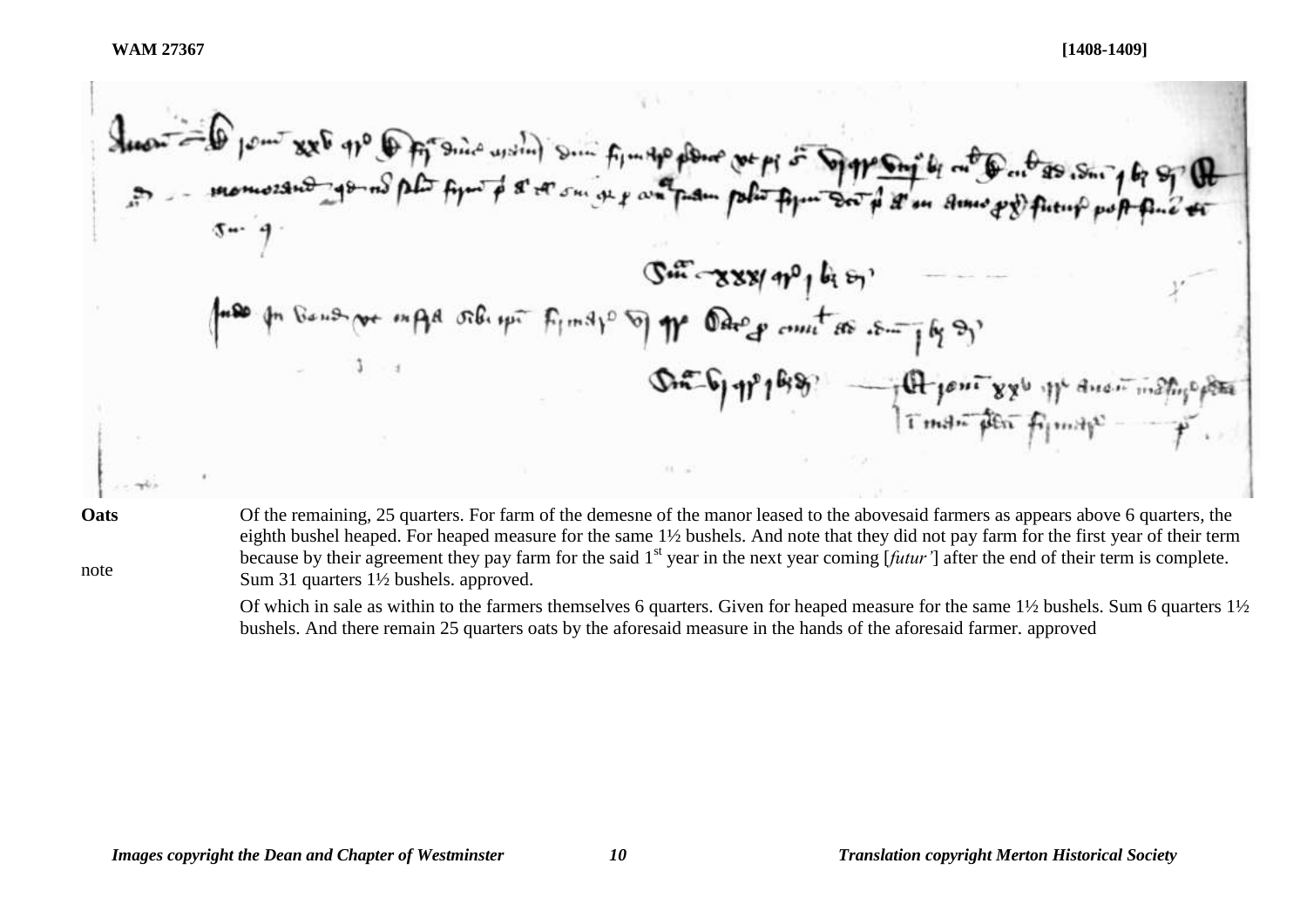



Capons Of head-penny/chevage of William Edward<sup>2</sup> and John atte Hegg<sup>, 2</sup> the lord's serf as appears by roll of court, 4. And sold as within. And it balances. approved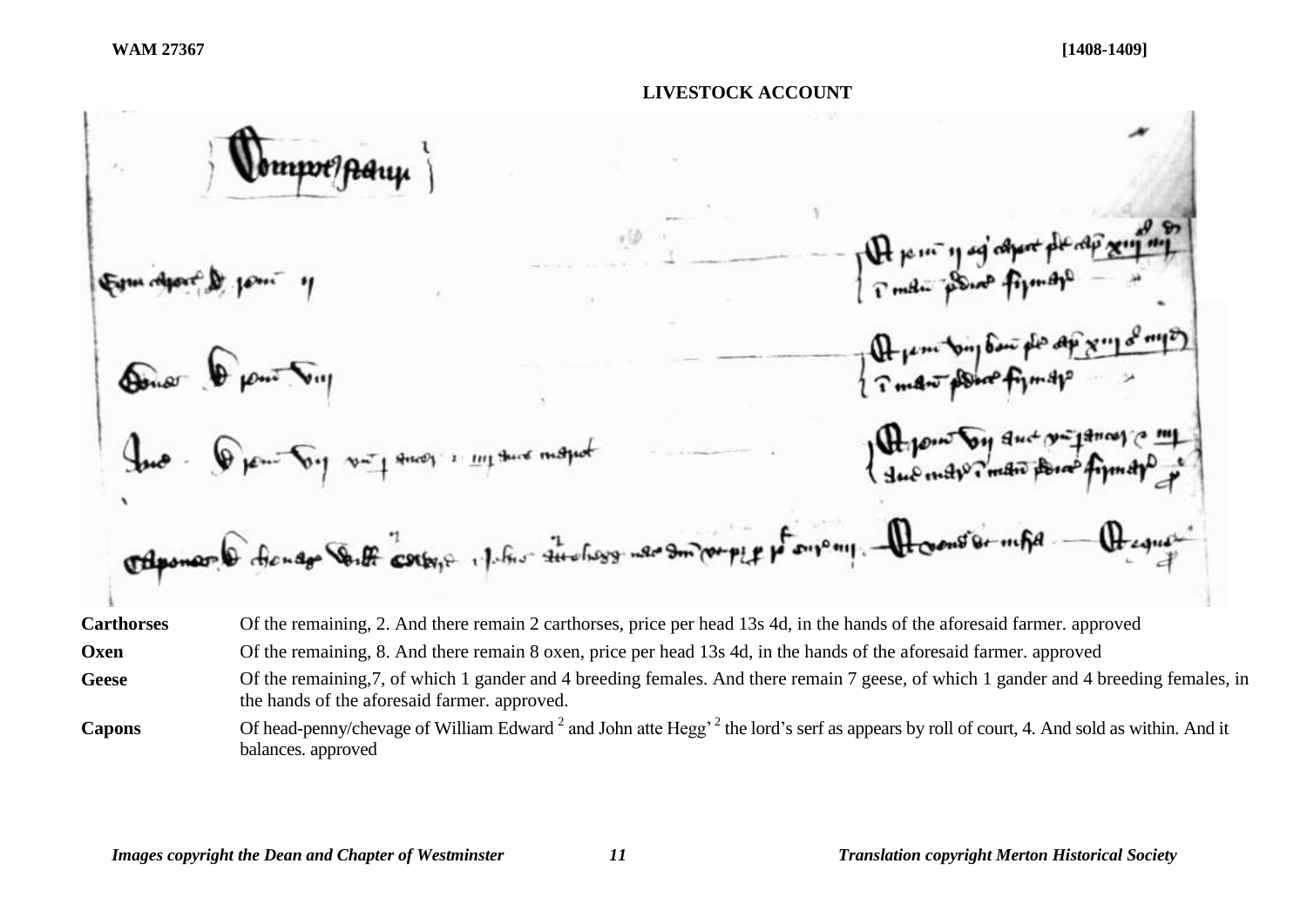**fold**

half really to your post a very other to pose to pare sure all run gallery to get Try Trans a so bobody x 11 - Dur-my trong and wrote new factors of me and the fire of the company of the four due to the get meter out and fit 1 der of p punt to - sy der for pour so mpa to doe of support Report of the change perfect ? mot  $\cdots$   $\mathbb{S}^m$   $\mathbb{Z}^m$ **Cocks and hens** Of the remaining, 1 cock and 12 hens. Of rent at Christmas 4 cocks and 6 hens. Sum 23. approved Of which in sale as within 4 cocks and 6 hens of rent. And there remain 1 cock and 12 hens in the hands of the aforesaid farmer. approved. Of the remaining, 68. Of rent at Hokeday 13. Sum 81. approved. **Hurdles for the**  Of which in rent allowance of the beadle for his office this year 1 hurdle. In rent default for 30 acres land formerly John de Marreys, 20 acres land formerly Simon son of Adam Est [sic], 20 acres land formerly Hugh Huberd afterwards John Huberd, 20 acres land formerly John le Godessone and 20 acres land formerly Henry atte Rythe called Jocyes because in the lord's hands and at farm as within, 5 hurdles, for each tenement 1 hurdle. In rent default for 10 acres land formerly Thomas atte Cherche, 10 acres land formerly Alice atte Rithe and 10 acres land formerly Henry atte Rythe because in the lord's hands and at farm as within 1½ hurdles, for each tenement ½ hurdle. In sale as within 5½ hurdles of rent. Sum 13. And there remain 68 hurdles for the fold in the hands of the aforesaid farmers. approved

*Images copyright the Dean and Chapter of Westminster 12 Translation copyright Merton Historical Society*